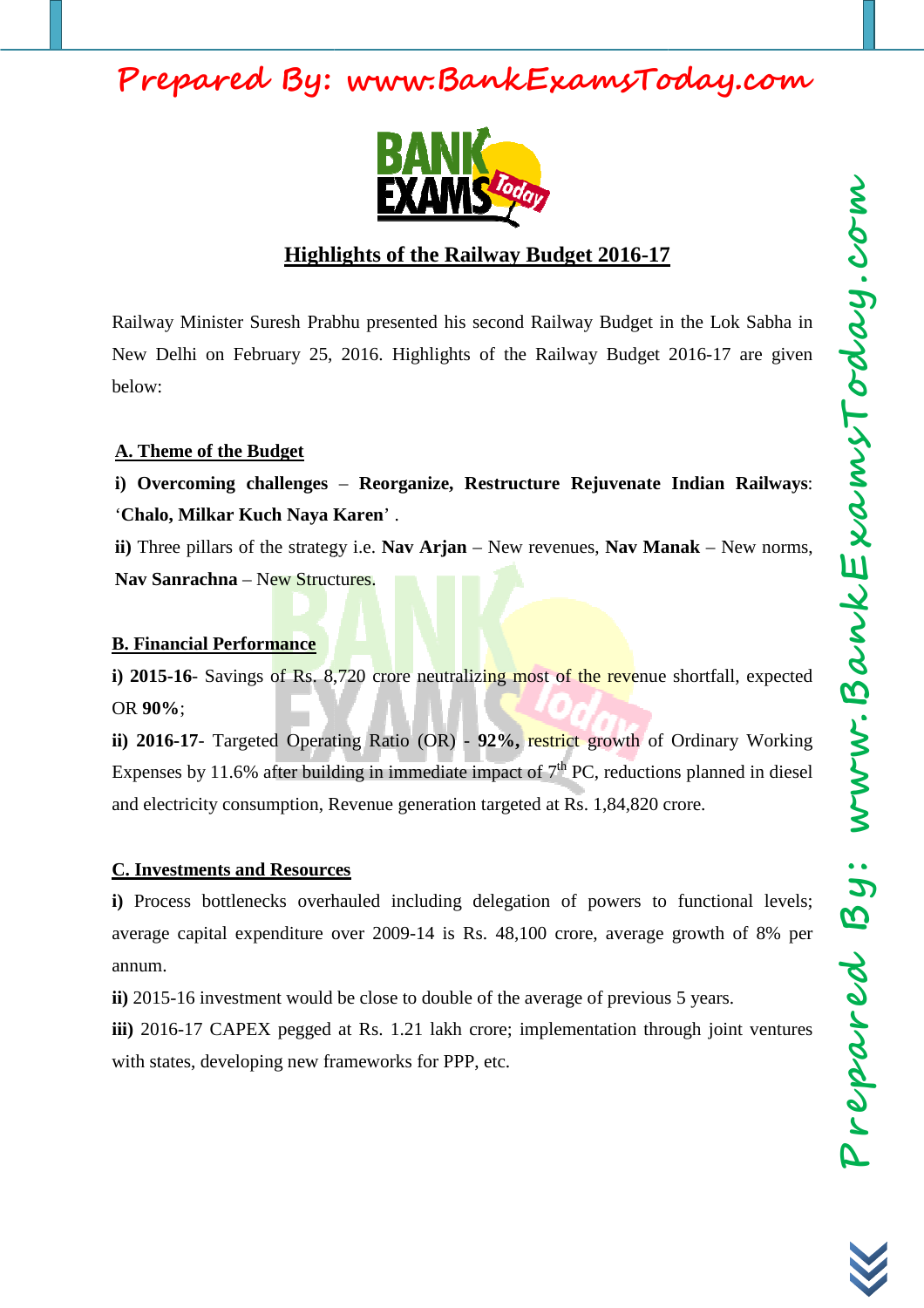#### **D. Vision**

By 2020, long-felt desires of the common man to be fulfilled i.e, reserved accommodation on trains available on demand, time tabled freight trains, high end technology to improve safety record, elimination of all unmanned level crossings, improved punctuality, higher average speed of freight trains, semi high speed trains running along the golden quadrilateral, zero direct discharge of human waste.

#### **E. 2015-16-Achievements**

Action initiated on 139 budget announcements of 2015-16.

#### **a) Project Execution:**

**2015-16** - assured funding through LIC; commissioning of 2,500 kms Broad Gauge lines; commissioning of 1,600 kms of electrification, highest ever. In 2016-17 - targeted commissioning 2,800 kms of track; commissioning Broad Gauge lines @ over 7 kms per day against an average of about 4.3 kms per day in the last 6 years. Would increase to about 13 kms per day in 2017-18 and 19 kms per day in 2018-19; will generate employment of about 9 crore man days in 2017-18 and 14 crore man days in 2018-19. Outlay for railway electrification increased in 2016-17 by almost 50%; target to electrify 2,000 kms.

#### **b) Dedicated Freight Corridor:**

Almost all contracts for civil engineering works to be awarded by March 31st 2016; Rs. 24,000 crore contracts awarded since November 2014 as against Rs. 13,000 crore contracts awarded in last 6 years; propose to take up North-South, East-West & East Coast freight corridors through innovative financing including PPP.

#### **c) Port Connectivity:**

Tuna Port commissioned and rail connectivity projects to ports of Jaigarh, Dighi, Rewas and Paradip under implementation; implementation of rail connectivity for the ports of Nargol and Hazira under PPP in 2016-17.

#### **d) North East:**

BG Lumding-Silchar section in Assam opened thus connecting Barak Valley with rest of the country; Agartala brought on to the BG network. States of Mizoram and Manipur shortly to come on BG map of the country with commissioning of the Kathakal-Bhairabi and Arunachal-Jiribam Gauge Conversion projects.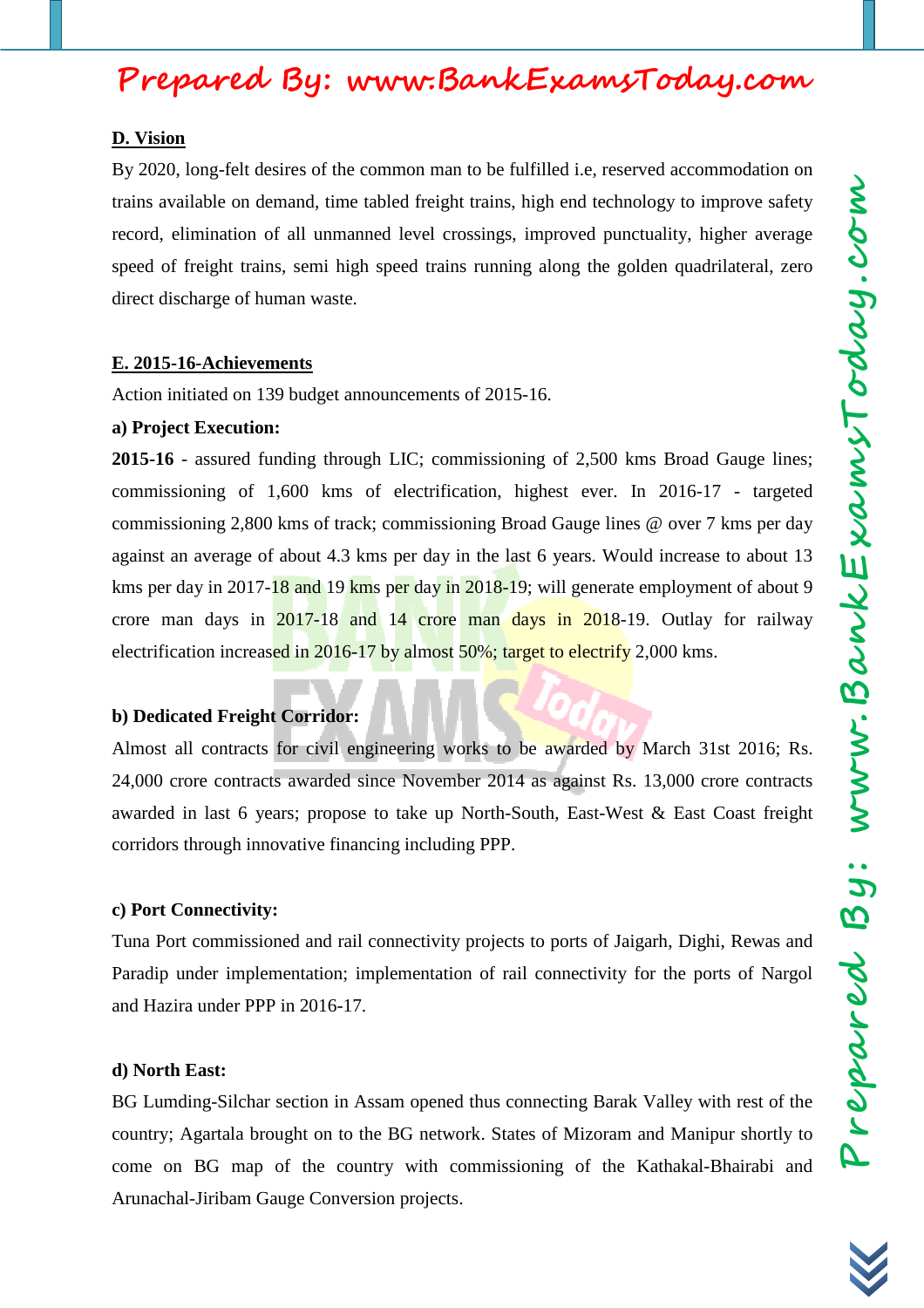# Prepared By: Www.BankExamsToday.com Prepared By: www.BankExamsToday.com

# **Prepared By: www.BankExamsToday.com**

#### **e) Jammu and Kashmir:**

Work on Katra-Banihal section of Udhampur-Srinagar-Baramulla Rail Link Project progressing satisfactorily- 35 kms of tunnelling out of total of 95 kms completed; Decongestion work on Jalandhar - Jammu line in full swing and doubling of two bridges to be commissioned by March 2016, while the other two bridges will be completed by 2016-17.

## **f) Make in India:**

Finalised bids for two loco factories; proposed to increase the current procurement of train sets by 30%.

## **g) Capacity Building for the future through:**

**i) Transparency** – initiated recruitments online in 2015-16, process now being replicated for all positions, social media being used as a tool to bring in transparency, all procurement including procurement of works moved to the e-platform, completed trial of process leading to award of tender electronically and to be rolled out on a Pan-India basis in 2016-17.

**ii) Governance** - delegation led to compression of project sanction time to 6-8 months from 2 years earlier, key result areas identified to judge performance of GMs and DRMs, performance related MOUs signed with few Zones, to be replicated for all zones.

**iii) Internal audit measures** - specialised teams mandated to screen railway operations in specific areas to detect inefficiencies and prevent wastages, every zone preparing 2 reports by March 31, 2016.

**iv) Partnerships** – Cabinet approval for JVs with State Governments, 17 consented and 6 MOUs signed with State Governments. 44 new partnership works covering about 5,300 kms and valuing about Rs. 92,714 crore have been indicated in the Budget documents.

## **h) Customer Interface:**

**i) Interaction and feedback** through social media & dedicated IVRS system.

**ii) Making travel** comfortable by generating over 65,000 additional berths, installing 2,500 water vending machines; introducing 'Mahamana Express' with modern refurbished coaches; 17,000 bio-toilets in trains; world's first Bio-Vacuum toilet developed.

**iii) Improving punctuality** – operations audit for Ghaziabad to Mughalsarai section.

**iv) Ticketing:** Introduced 1,780 Automatic Ticket Vending Machines, mobile apps & GoIndia smartcard for cashless purchase of UTS and PRS tickets, enhanced capacity of e-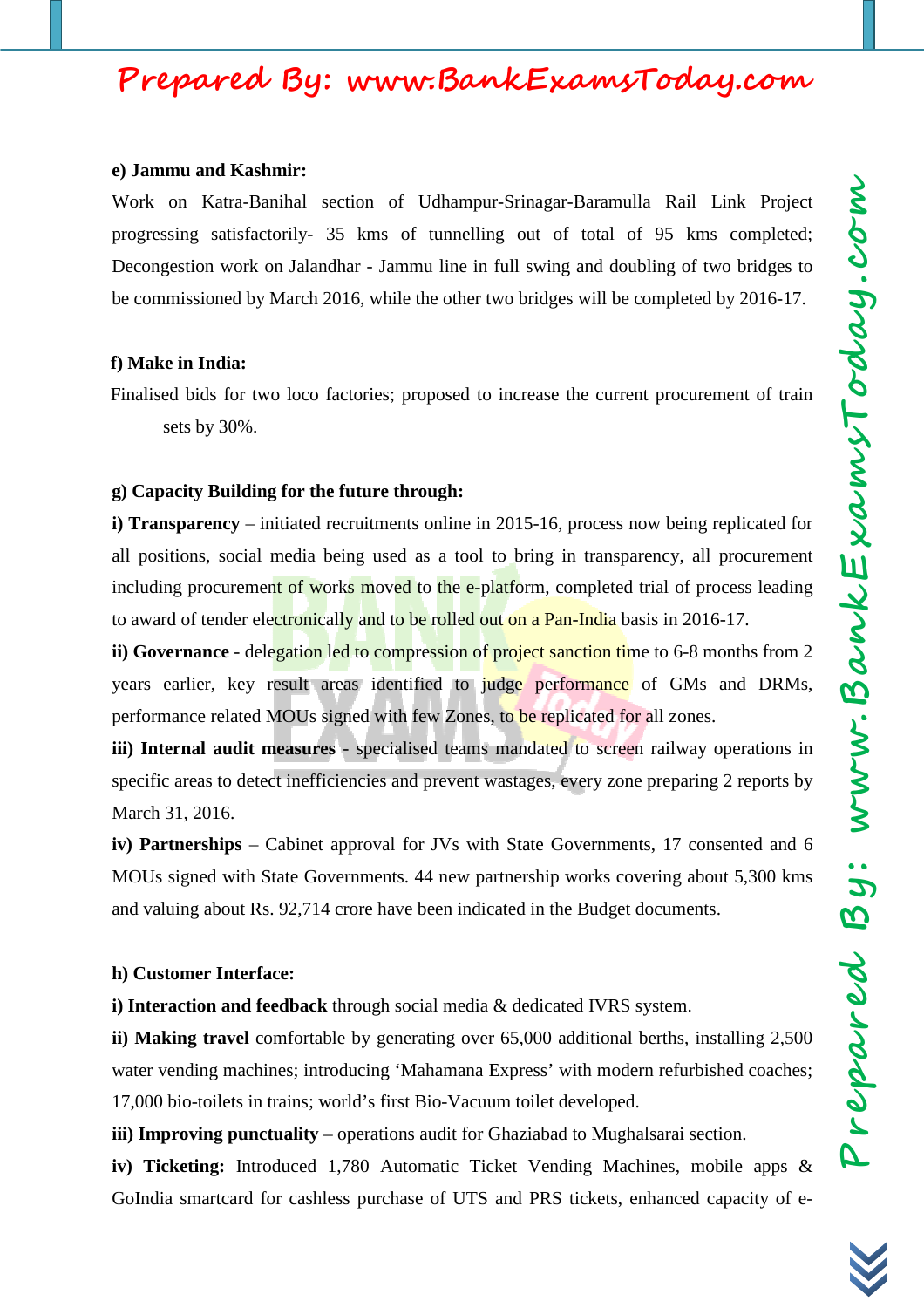ticketing system from 2,000 tickets per minute to 7,200 tickets per minute and to support 1,20,000 concurrent users as against only 40,000 earlier.

**v) Social initiatives:** One-time registration for availing concessions while booking tickets online, online booking of wheelchairs & Braille enabled new coaches introduced for the Divyang, increased quota of lower berths for senior citizens and women, middle bays reserved in coaches for women.

**vi) Wi-Fi** provided in 100 stations, to be provided in 400 more.

**vii) Stations being redeveloped** – financial bid received for Habibganj, Bhopal; Cabinet approval for stations to be taken up under PPP.

**viii) Security** through helplines & CCTVs.

**ix) Safety** - 350 manned level crossings closed, eliminated 1,000 unmanned level crossings, 820 ROB/RUB completed in the current year and work going on in 1,350 of them.

#### **i) Other Major Achievements:**

**i) Energy:** annualized savings of Rs. 3,000 crore to be achieved in the next financial year itself, a year earlier than announced; achieved by procuring power directly at competitive rates using IR's status as Deemed Distribution Licensee.

**ii) Rail University** – initially identified the National Academy of Indian Railways at Vadodara.

iii) Digital India: application of Track Management System (TMS) launched, inventory management module of TMS has resulted in inventory reduction by 27,000 MT resulting in saving of Rs.64 crore and scrap identification of 22,000 MT equivalent to Rs.53 crore.

#### **F. The Way Ahead**

**a) Improving Quality of Travel:**

**i) For the unreserved passenger –** 

**1. Antyodaya Express** unreserved, superfast service.

**2. Deen Dayalu coaches –** unreserved coaches with potable water and higher number of mobile charging points.

#### **ii) For the reserved passenger –**

**1. Humsafar -** fully air-conditioned third AC service with an optional service for meals

**2. Tejas -** will showcase the future of train travel in India. Will operate at speeds of 130 kmph and above.Will offer onboard services such as entertainment, local cuisine, Wi-Fi, etc. through one service provider for ensuring accountability and improved customer satisfaction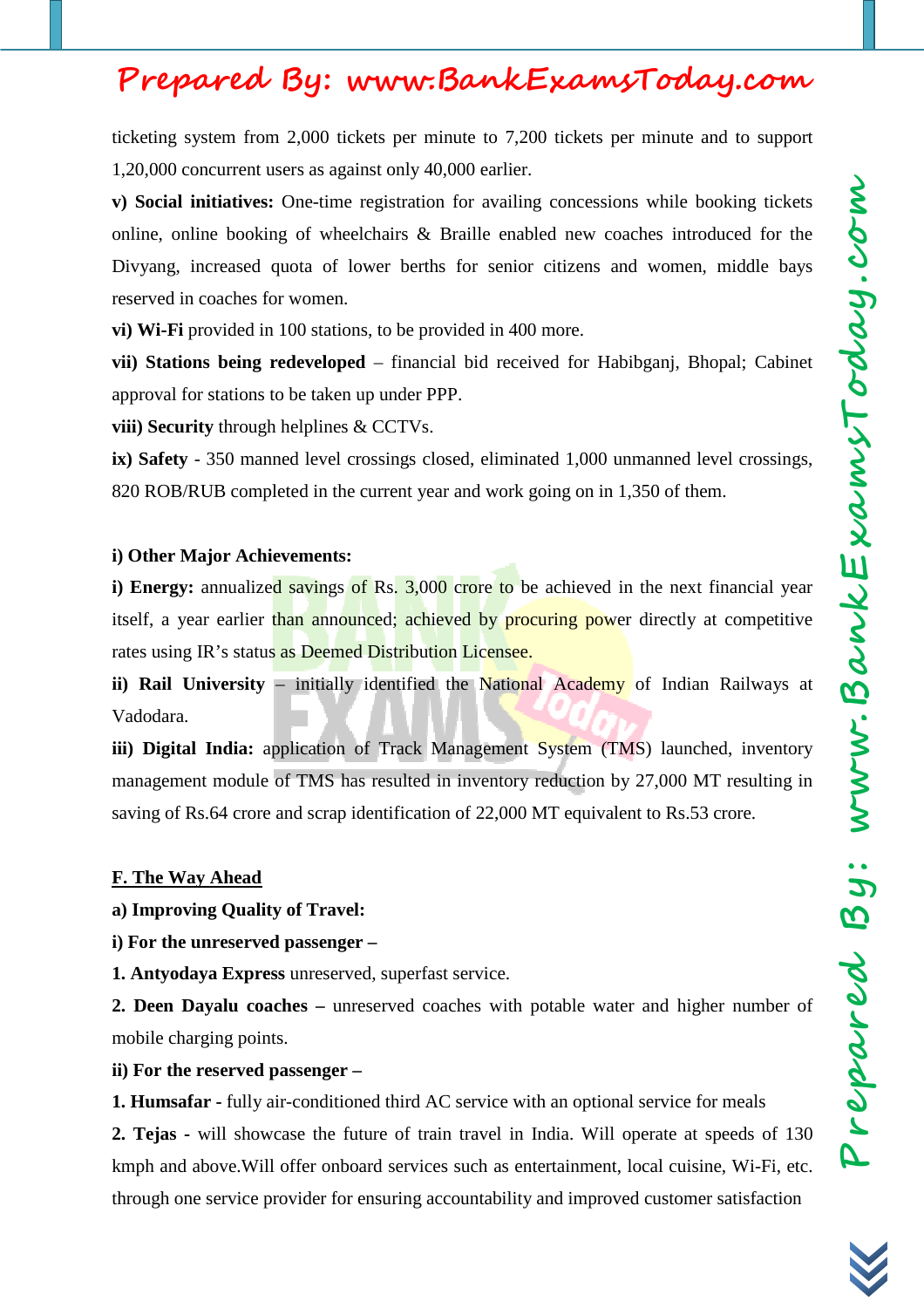**3. Humsafar and Tejas** to ensure cost recovery through tariff and non-tariff measures **4. UDAY -** overnight double-decker, **U**tkrisht **D**ouble-Decker **A**ir-conditioned **Y**atri Express on the busiest routes, has the potential to increase carrying capacity by almost 40%.

**b) Ticketing:** Sale of tickets through hand held terminals; e- ticketing facility to foreign debit/credit cards; bar coded tickets, scanners and access control on a pilot basis. Expansion of **Vikalp –** train on demand to provide choice of accommodation in specific trains to waitlisted passengers. E-booking of tickets facility on the concessional passes available to journalists; facility of cancellation through the 139 helpline post verification using 'One Time Password' sent on registered phone number, to improve tatkaal services CCTV cameras on windows and periodic audit of PRS website.

**c) Cleanliness:** 'Clean my Coach' service through SMS, ranking of A1 and A stations based on periodic third party audit and passenger feedback; waste segregation and recycling centres; 'Awareness campaigns'; additional 30,000 bio-toilets; providing portable structures with bio-toilets at all platforms of select stations for senior citizens, Divyang and women travellers, plan to explore innovative means of providing and maintaining toilets such as advertisement rights, CSR, voluntary support from social organizations.

**d) Catering and stalls at stations:** IRCTC to manage catering services in a phased manner; explore possibility of making catering services optional, adding 10 more IRCTC operated base kitchens; to build local ownership and empowerment, weightage will be given to district domicile holders for commercial licenses at stations.

**e) Stoppages:** convert all operational halts into commercial halts for the benefit of the common man.

**f) Rail Mitra Sewa:** expanding Sarathi Seva in Konkan Railway to help the old and disabled passengers, strengthening the existing services for enabling passengers to book battery operated cars, porter services, etc. on a paid basis in addition to the existing pick up and drop, and wheel chair services.

**g) Measures for Divyang:** all stations under redevelopment accessible by Divyang; to provide at least one Divyang friendly toilet at each platform in A1 class stations during the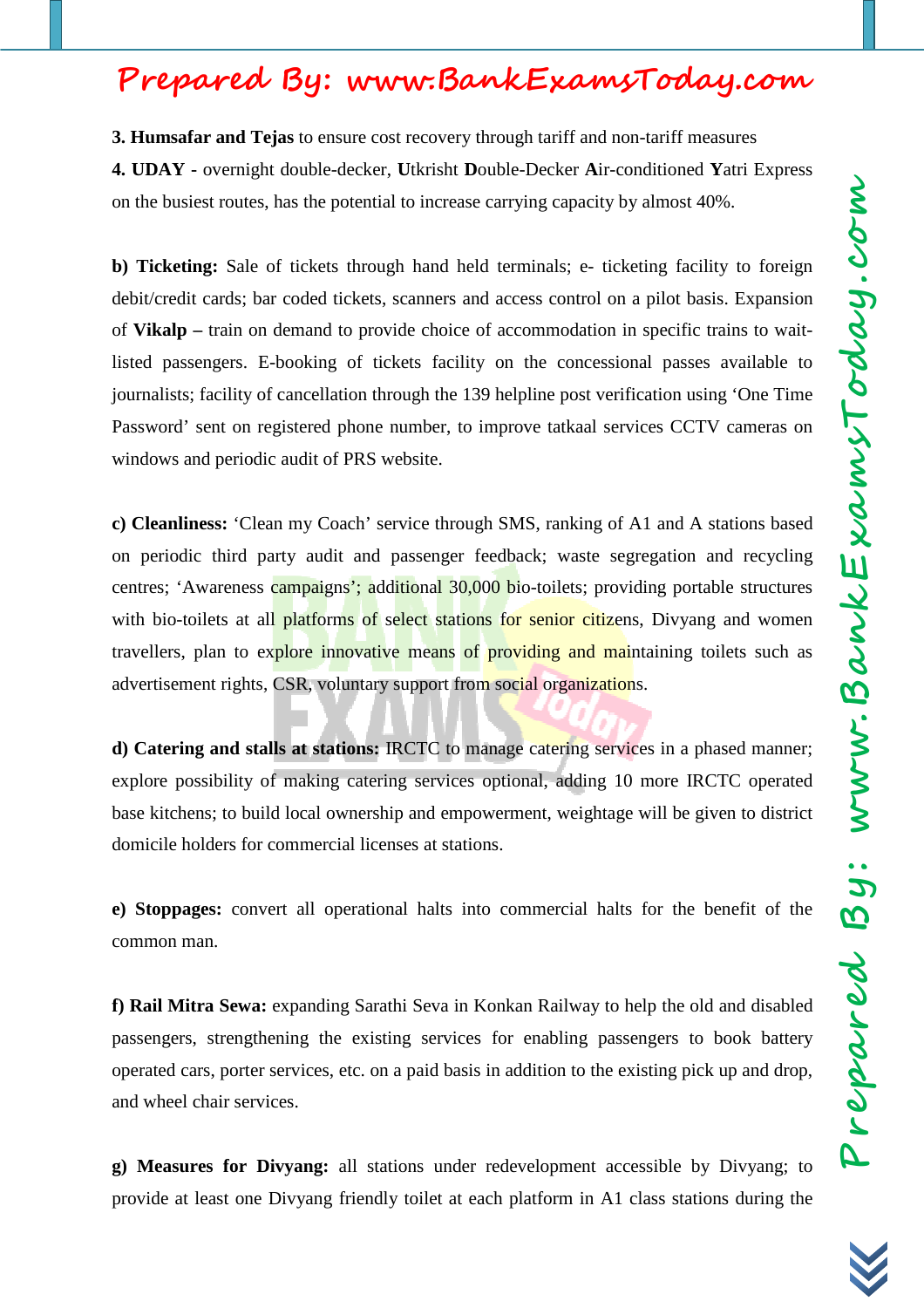next financial year and also ensure availability of wheelchairs in sufficient numbers at these stations.

**h) Travel Insurance to Passengers -** to offer optional travel insurance for rail journeys at the time of booking.

**i) Hourly Booking of Retiring Rooms -** will be handed over to IRCTC.

**j) Janani Sewa:** children's menu items on trains, baby foods, hot milk and hot water would be made available.

**k) SMART (Specially Modified Aesthetic Refreshing Travel) Coaches:** design and layout of our coaches to ensure higher carrying capacity and provision of new amenities including automatic doors, bar-code readers, bio-vacuum toilets, water-level indicators, accessible dustbins, ergonomic seating, improved aesthetics, vending machines, entertainment screens, LED lit boards for advertising, PA system.

**l) Mobile Apps -** integrate all facilities into two mobile apps dealing with ticketing issues and for receipt and redressal of complaints and suggestions.

**m) Improving Customer Interface:** skilling our front-end staff and those we employ through our service providers, information boards in trains enumerating the on-board services and also GPS based digital displays inside coaches to provide real time information regarding upcoming halts. Work underway on installation of a high-tech centralized network of 20,000 screens across 2000 stations for enabling real time flow of information to passengers and also unlock huge advertising potential. All A1 class stations will be manned with duly empowered Station Directors supported by cross functional teams; to make one person accountable for all facilities on trains.

**i) Pilgrimage Centres:** to take up on priority the provision of passenger amenities and beautification on stations at pilgrimage centres including Ajmer, Amritsar, Bihar Sharif, Chengannur, Dwarka, Gaya, Haridwar, Mathura, Nagapattinam, Nanded, Nasik, Pali, Parasnath, Puri, Tirupati, Vailankanni, Varanasi and Vasco; also intend to run Aastha circuit trains to connect important pilgrim centres.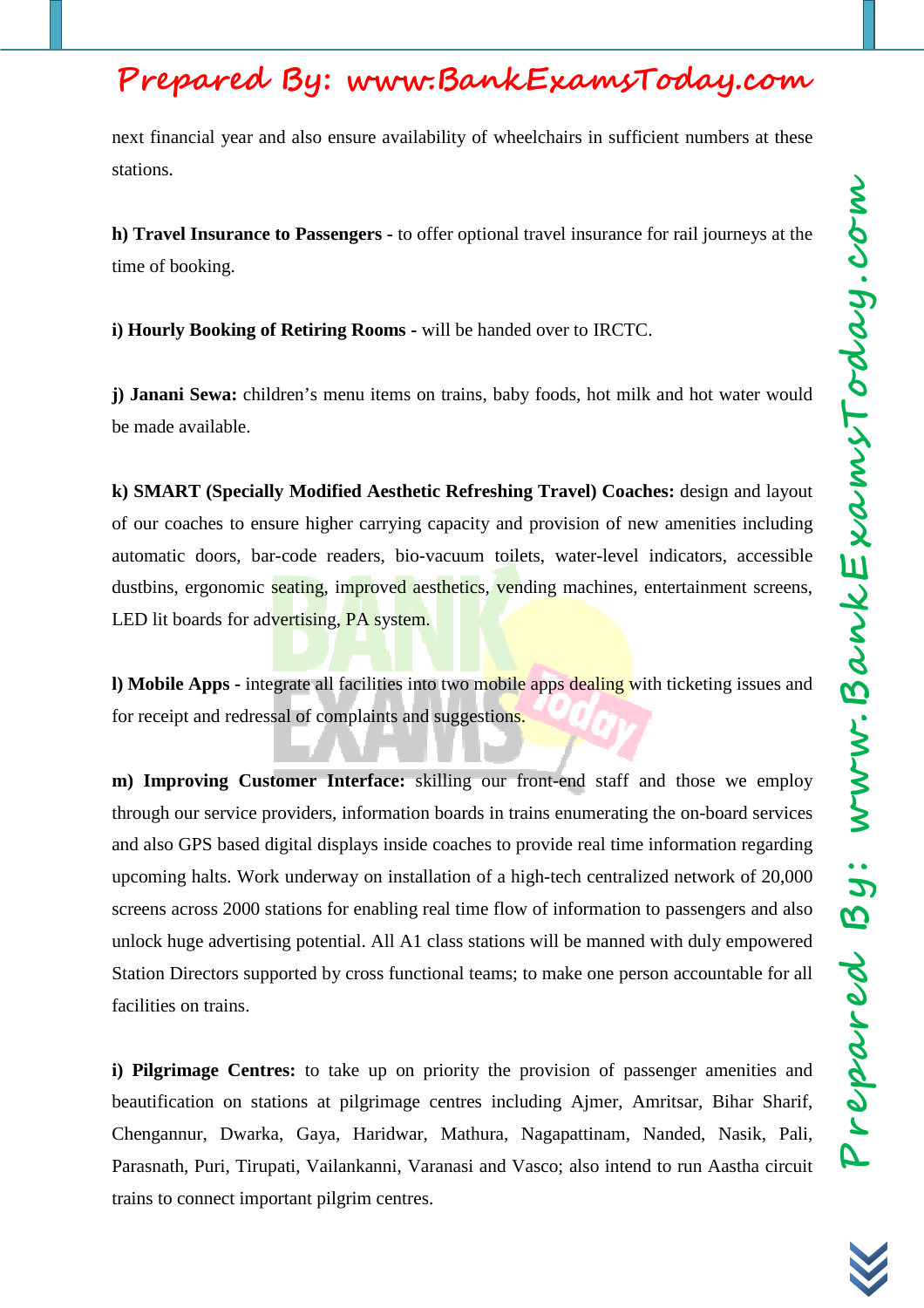**ii) Porters:** intend providing them with new uniforms and train them in soft skills, henceforth, to be called sahayak.

**iii) High Speed Rail:** passenger corridor from Ahmedabad to Mumbai being undertaken with the assistance of the Government of Japan. SPV for implementing high speed projects will be registered this month. Prime benefit would be providing IR with technology advancements and new manufacturing capability.

**iv) Entertainment:** propose to invite FM Radio stations for providing train borne entertainment; extend 'Rail Bandhu' to all reserved classes of travelers and in all regional languages.

**n) Passenger traffic - Suburban traffic:** in-principle approval for MUTP III received. Early award of tenders for elevated suburban corridors between Churchgate-Virar and between CSTM-Panvel; revive Ring Railway system in Delhi; launching a new investment framework for developing suburban systems in partnership with State Governments, development in Ahmedabad, Bangaluru, Hyderabad Chennai and Thiruvananthapuram on the anvil.

#### **o) Winning Back the Lost Modal Share:**

**i) Expanding the freight basket of IR** - to start time-tabled freight container, parcel and special commodity trains on a pilot basis, container sector would be opened to all traffic barring coal, specified mineral ores and part-loads during the non-peak season. All existing terminals/sheds would be granted access to container traffic, where considered feasible.

**ii) Rationalising the tariff structure** – undertake review of tariff policy to evolve a competitive rate structure vis a vis other modes, permit multi-point loading/unloading and apply differentiated tariffs to increase utilization of alternate routes, explore possibility of signing long term tariff contracts with our key freight customers using pre-determined price escalation principles.

**iii) Building terminal capacity** - proposed to develop Rail side logistics parks and warehousing in PPP mode, 10 goods sheds will be developed by TRANSLOC, the Transport Logistics Company of India, in 2016-17. To soon inaugurate India's first rail auto hub in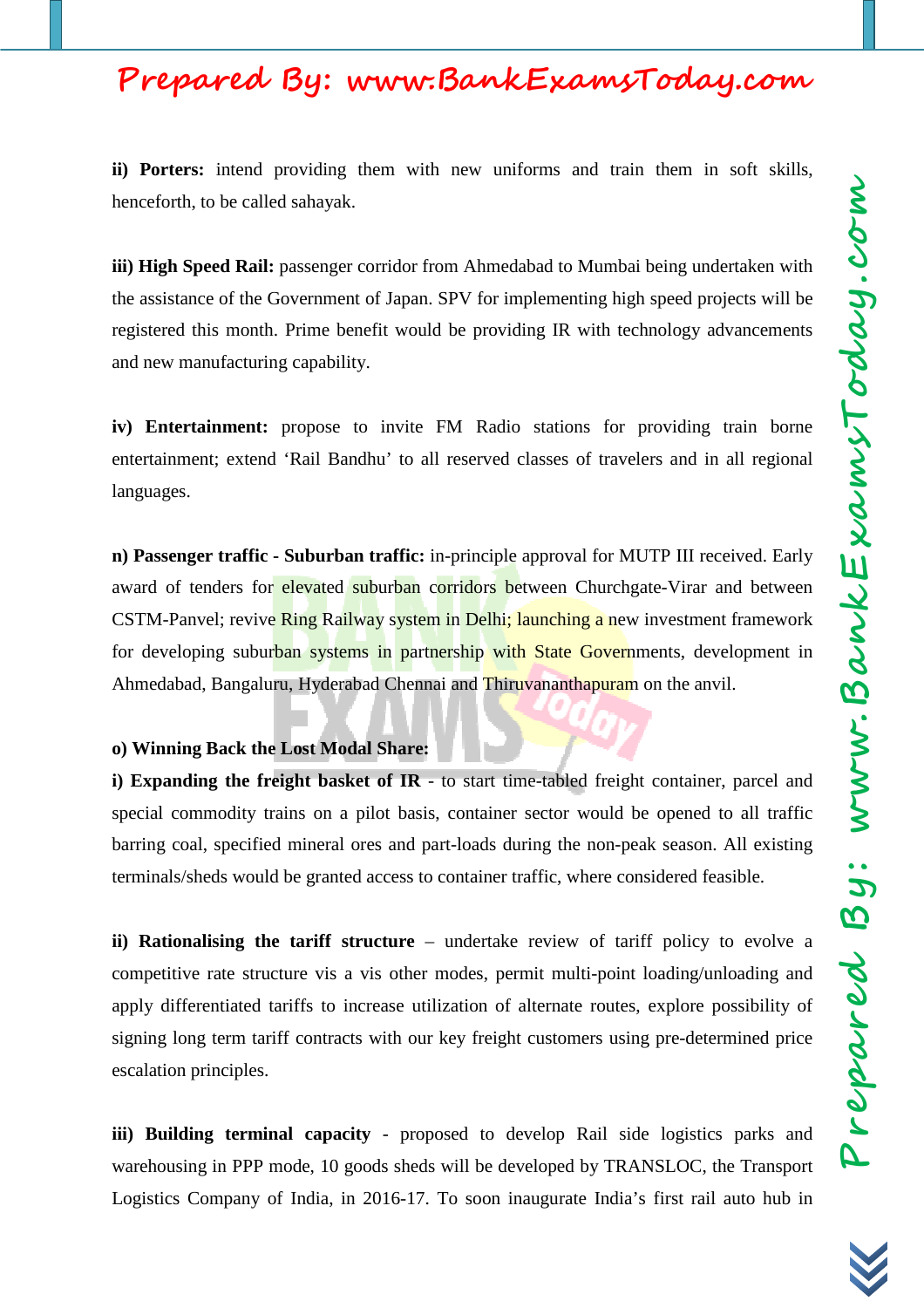Chennai. Encourage development of cold storage facilities on vacant land near freight terminals. Local farmers and fisherman would be given preferential usage of the facility. A policy in this regard would be issued in the next 3 months.

**iv) Nurturing customers -** will appoint Key Customer Managers to liaison with our major freight stakeholders; each Zonal Railway will develop customer commitment charter indicating service level commitments of IR, will explore the feasibility of opening up leasing of general purpose wagons.

#### **p) Non Fare Revenues:**

Station redevelopment; monetizing land along tracks; monetizing soft assets – website, data, etc; advertising – in 2016-17 target 4 times the revenue of 2015-16; overhaul of parcel business - liberalize the current parcel policies including opening the sector to container train operators; revenues from manufacturing activity - by 2020, aim at generating annualised revenues of about Rs 4,000 crore.

#### **q) Process Improvements:**

**i) EPC projects** standard document finalized, will implement at least 20 projects through this mode in 2016-17; by 2017-18, endeavour to award all works valuing above Rs. 300 crore through EPC contracts.

**ii) Performance output parameters based contracts** - to review service contracts to integrate them and make them simpler and outcome focused.

**iii) Leveraging technology for project management**- intend to use the latest drone and Geo Spatial based satellite technology for remotely reviewing the physical progress across major projects; monitoring of DFC to be operationalised through this mode in 2016-17.

**iv) System-wide Information Technology integration -** initiated system wide integration, both horizontal and vertical, akin to an ERP through innovative partnership models.

#### **r) Rail Development Authority:**

To enable fair pricing of services, promote competition, protect customer interests and determine efficiency standards; draft bill to be ready after holding extensive stakeholder consultations.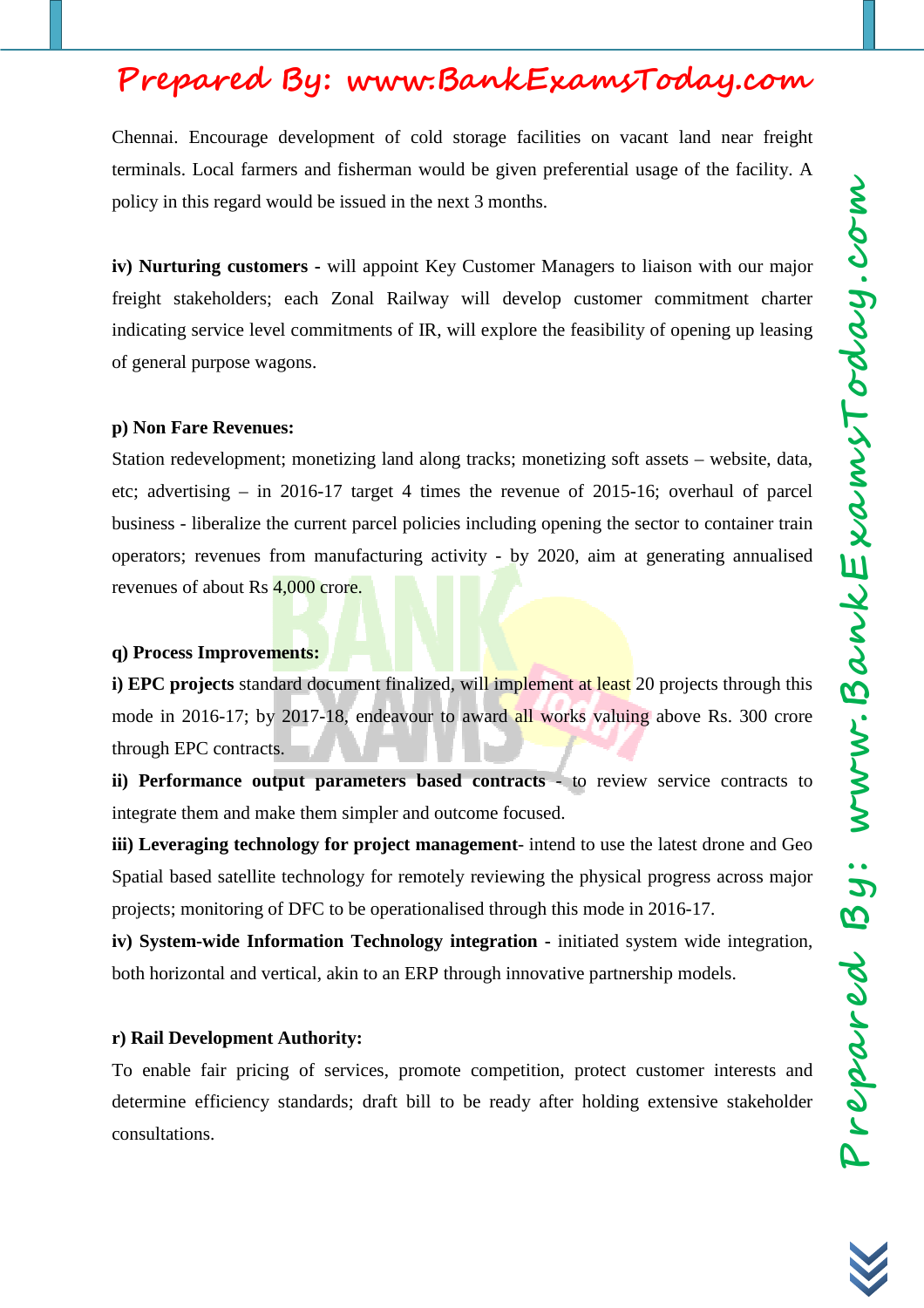#### **s) Undertaking Navarambh – a New Beginning:**

**i) Navinikaran -** Structural Interventions Organisational Restructuring- proposed to reorganize the Railway Board along business lines and suitably empower Chairman, Railway Board. As a first step, cross functional directorates to be set up in Railway Board to focus on areas like non-fare revenues, speed enhancement, motive power and information technology; explore the possibility of unifying cadres for fresh recruitment of officers; strengthen PPP cell to improve ease of doing business with IR.

**ii) Sashaktikaran –** Improving our planning practices. To set up a Railway Planning & Investment Organisation for drafting medium (5 years) and long (10 years) term corporate plans; identify projects which fulfill the corporate goal. Prepare a National Rail Plan to harmonise and integrate the rail network with other modes of transport and create synergy for achieving seamless multi-modal transportation network across the country

**iii) Aekikaran** – Consolidation: Forming a holding company of companies owned by IR. **iv**) **Shodh aur vikas -** Investing in the future**:** to set up a R&D organization, a **S**pecial **R**ailway **E**stablishment for **S**trategic **T**echnology & **H**olistic Advancement, SRESTHA. RDSO will now focus only on day to day issues while SRESTHA would drive long term research.

**v) Vishleshan –** Analyzing data: a dedicated, cross functional team called **S**pecial **U**nit for **T**ransportation **R**esearch and **A**nalytics (SUTRA) would be set up for carrying out detailed analytics leading to optimized investment decisions and operations.

**vi) Navrachna** – Innovation: by setting aside a sum of Rs. 50 crore for providing innovation grants to employees, startups and small businesses.

#### **t) Avataran - Seven Missions for the Transformation of IR:**

**i)** Missions will be headed by a Mission Director reporting directly to the Chairman, Railway Board and heading a cross functional team empowered to take all relevant decisions for a timely targeted delivery. Annual outcome based performance targets for the Mission would be announced and the Missions will finalise the implementation plans for short, medium and long terms and proceed accordingly.

**ii)** Mission 25 Tonne for 25 tonne axle load, Mission Zero Accident for safety, Mission PACE (Procurement and Consumption Efficiency), Mission Raftaar for higher speeds, Mission Hundred for commissioning 100 sidings/ freight terminals, Mission beyond bookkeeping for accounting reforms, Mission Capacity Utilisation to prepare a blueprint for making use of the capacity created once DFC is commissioned.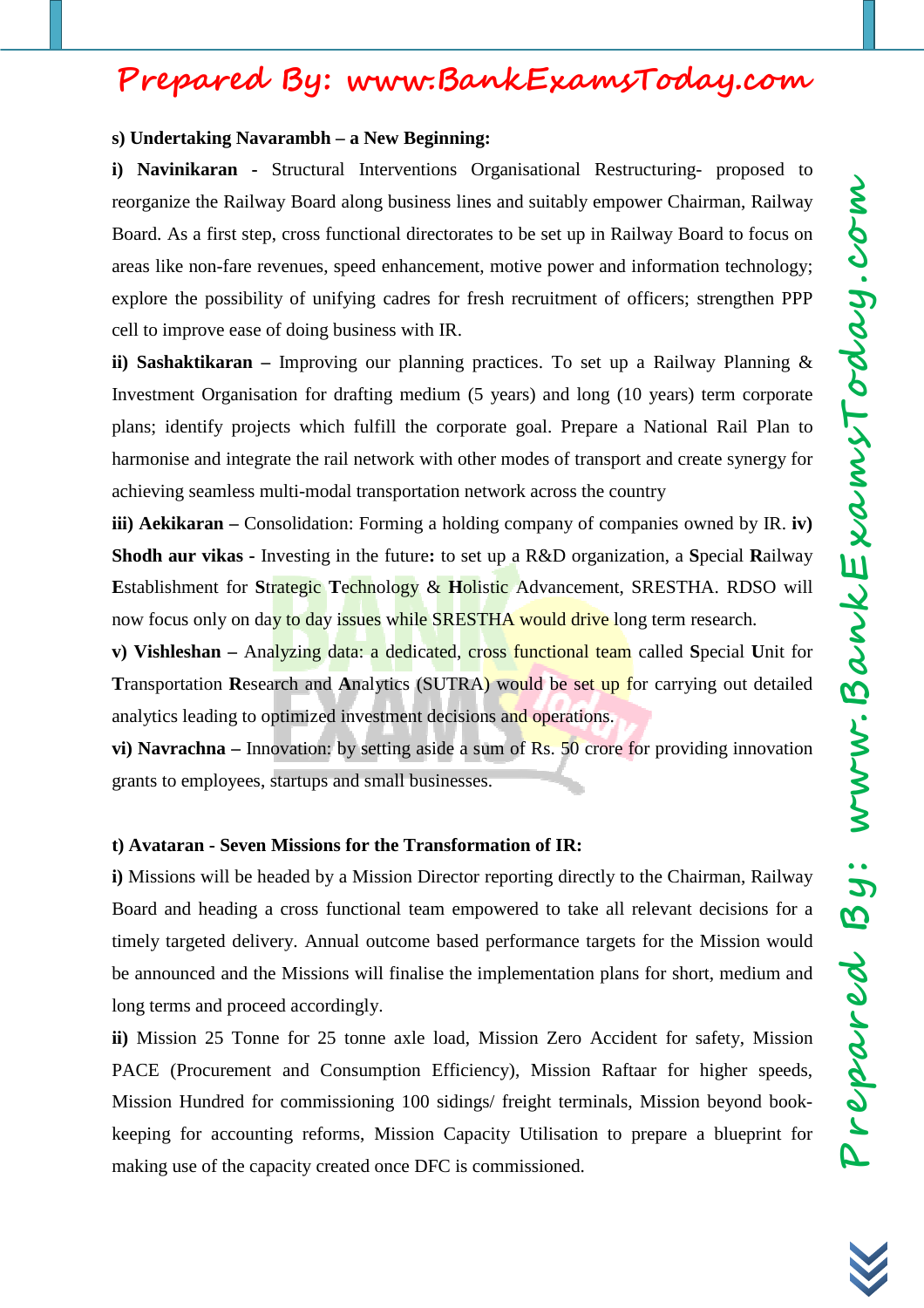**u) Sustainability and Social Initiatives: Human Resources/ Skilling, Social initiatives, Environment:**

**i) To tie up with the Ministry of Health** for ensuring an exchange between Railways hospitals and Government hospitals; to introduce 'AYUSH' systems in 5 Railway hospitals; provide gang men with devices called 'Rakshak' for intimating them about approaching trains, also reduce the weight of the tools carried by them while patrolling. To provide toilets and air-conditioning in cabs for our loco pilots.

**ii) Set up two chairs** – one C T Venugopal chair on Strategic Finance, research and policy development and another Kalpana Chawla chair on geo-spatial technology.

**iii) For youth** - open our organisation to 100 students across Engineering and MBA schools for 2-6 months' internships each year.

**iv) Partnering with Ministry of Skill Development** - skill development on IR premises.

**v) Undertaken energy audits for reducing energy** consumption in non-traction area by 10% to 15% - all new light provisions will be LED luminaire and all Railway stations to be covered with LED luminaire in next 2 to 3 years.

**vi) Action plan drawn up for environmental accreditation**, water management and waste to energy conversion. More than 2,000 locations provided with Rain Water Harvesting facility. In place of steel sleepers on steel bridges environmentally friendly composite sleepers made of recycled plastic waste will be used over all girder bridges.

**vii) 32 stations and 10 coaching depots** have been identified for installation of water recycling plants in the coming years.

#### **v) Tourism:**

**i)** Partnering with State Governments for operating tourist circuit trains; recent upgradation of National Rail Museum, promotion of tourism through Railway museums and UNESCO world heritage Railways.

**ii)** To spread awareness about our National Animal, the Tiger, complete packages including train journey, safaris and accommodation to cover the wildlife circuit comprising Kanha, Pench and Bandhavgarh will be offered.

#### **w) Financial Performance 2015-16:**

**i)** Net reduction in Gross Traffic Receipts by Rs 15,744 crore in RE 2015-16 compared to the BE target of Rs 1,83,578 crore. Passenger earnings scaled down keeping in view the persistent negative growth trend since 2013-14 both in the suburban and non-suburban non-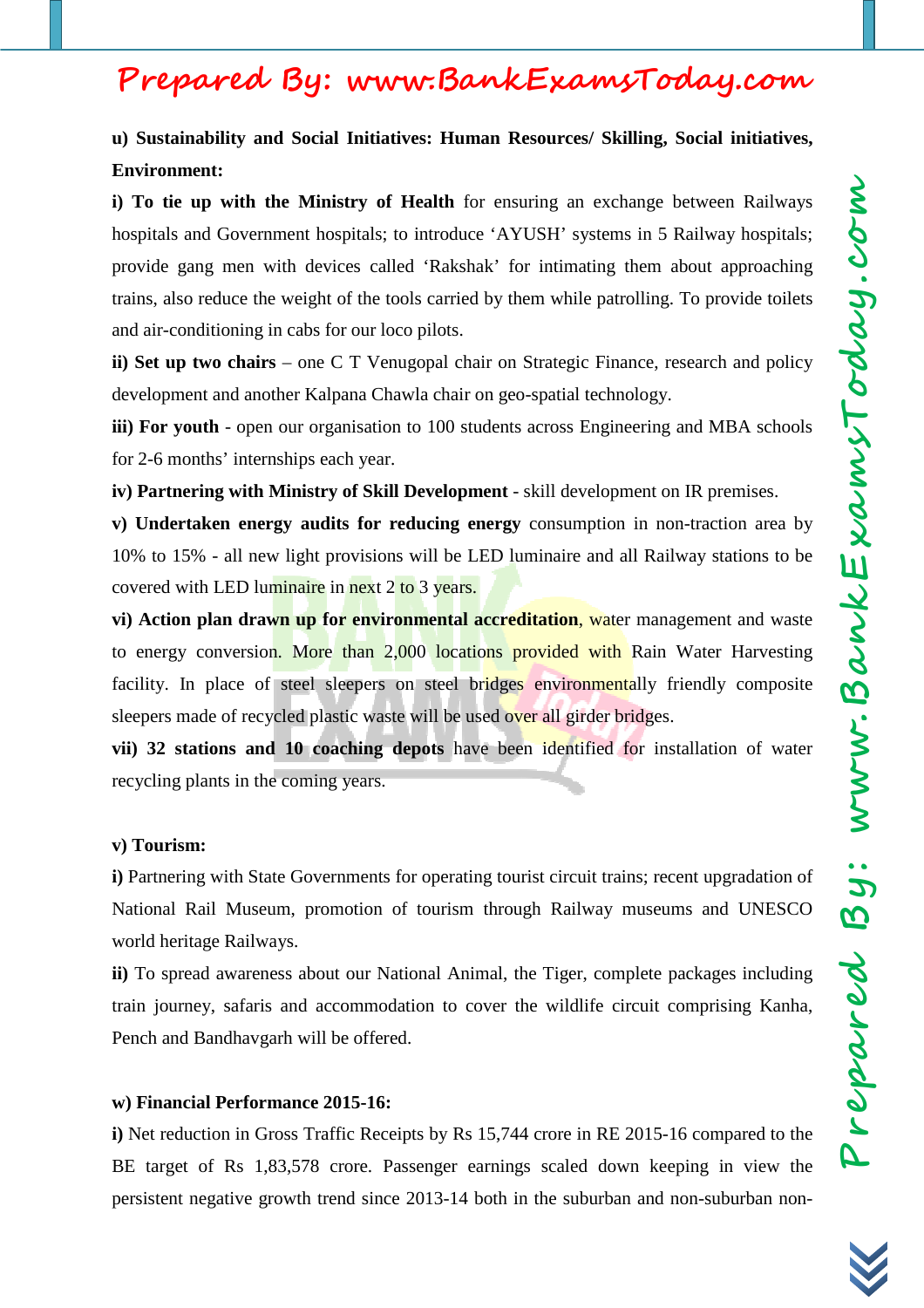PRS segment of travel.

**ii)** Freight earnings impacted mainly on account of low demand from the core sector resulting in resetting the target in R.E. 2015-16 to Rs 1,11,853 crore.

**iii)** Stringent economy and austerity measures adopted to contain the Ordinary Working Expenses (O.W.E.) due to which budgeted Ordinary Working Expenses of Rs 1,19,410 crore decreased in the Revised Estimates 2015-16 to Rs. 1,10,690 crore i.e. by Rs 8,720 crore.

**iv)** BE provided for an appropriation of Rs. 34,900 crore to the Pension Fund. However, based on trend, the pension outgo moderately decreased to Rs. 34,500 crore in RE.

**v)** Internal resource generation diminished and appropriation to DRF moderated to Rs. 5,500 crore in RE from the BE 2015-16 provisioning of Rs. 7,900 crore. Excess of receipts over expenditure in RE 2015-16 stands at Rs. 11,402.40 crore.

**vi)** Plan size for 2015-16 is currently estimated at 1,00,000 crore i.e. the BE level.

#### **x) Budget Estimates 2016-17:**

**i**) The intention to improve revenues and ensure appropriate investments which can continue the road-map of decongestion and enhance line-capacity enhancement as detailed in 2015-16. The focus is on enhanced CAPEX with a mix of various sources of funding in order to ensure that the projects are given assured funding.

**ii)** Gross Traffic Receipts kept at Rs 1,84,820 crore . Passenger earnings growth has been pegged at 12.4 % and earnings target budgeted at Rs. 51,012 crore. The freight traffic is pegged at incremental traffic of 50 million tonnes, anticipating a healthier growth in the core sector of economy. Goods earnings is accordingly proposed at Rs. 1, 17,933 crore. Other coaching and sundries projected at Rs. 6,185 crore and Rs. 9,590.3 crore respectively.

**iii**) OWE provides for the implementation of the  $7<sup>th</sup>$  CPC.

iv) Pension outgo budgeted at Rs 45,500 crore in 2016-17.

**v)** Higher staff cost and pension liability impacts the internal resource position of the Railways. Accordingly, appropriation to DRF from revenue placed at Rs 3,200 crore and that from Production Units at Rs 200 crore. A withdrawal of Rs 3,160 crore from DRF on net basis proposed though the gross expenditure to be met from DRF in the Annual Plan estimated at Rs 7,160 crore. Rs 5,750 crore proposed to be appropriated to the Capital fund. With a draw-down of Rs 1,250 crore from previous balances in the fund, plan requirement of Rs 7,000 crore for repayment of principal component of lease charges to IRFC met.

**vi)** Railways are preparing a Plan size of Rs. 1,21,000 crore in 2016-17.